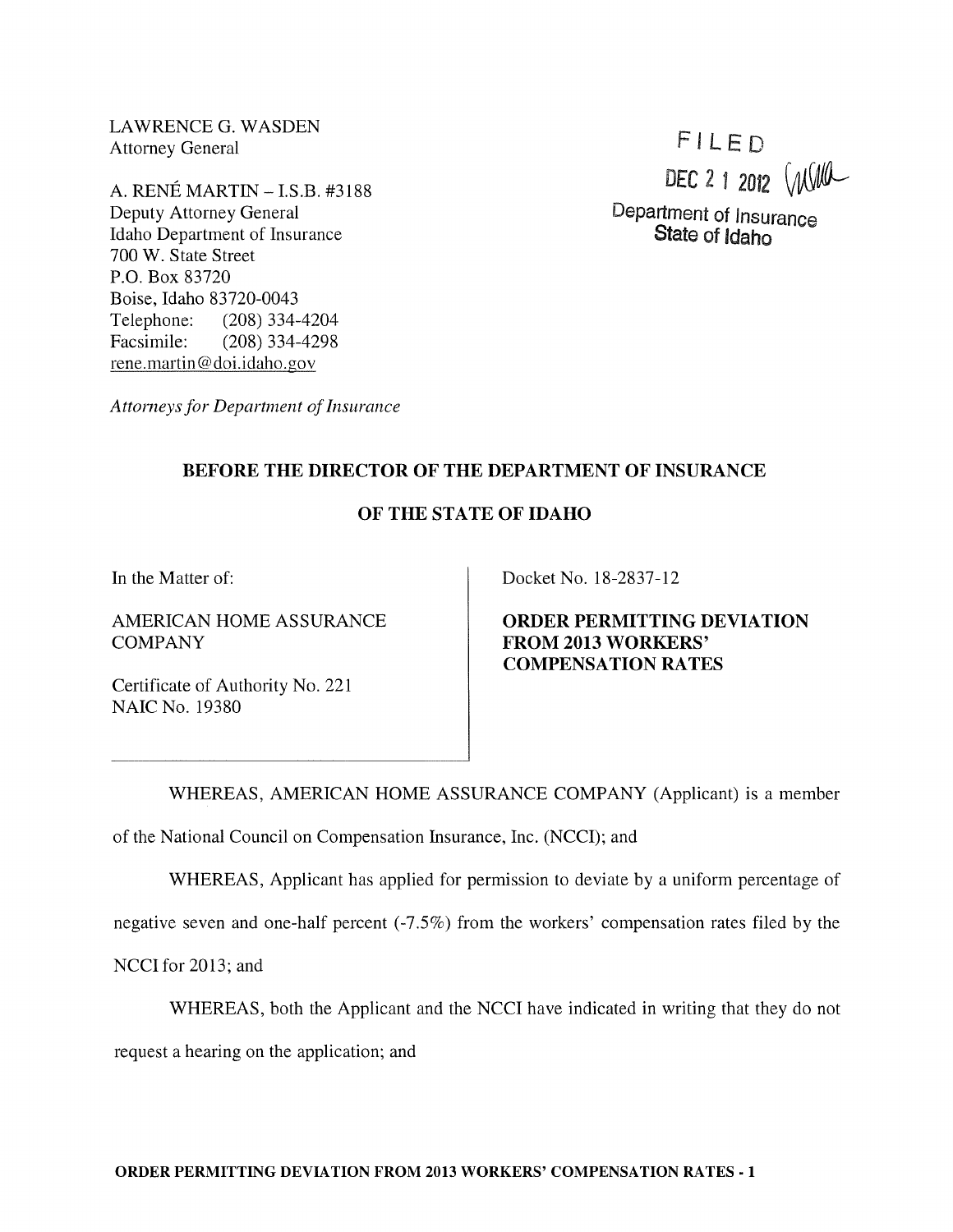WHEREAS, the Director of the Department of Insurance, having reviewed and being fully apprised of the Applicant's request to deviate from the Idaho workers' compensation premium rates filed by the NCCI for 2013, has determined that the requested rate deviation is justified;

NOW, THEREFORE, IT IS HEREBY ORDERED that, pursuant to Idaho Code § 41- 1614, the Applicant's request for a uniform percentage deviation of negative seven and one-half percent (-7.5%) from the workers' compensation rates filed by the NCCI for 2013, exclusive of terrorism rates, is GRANTED. This deviation from the Idaho workers' compensation premium rates filed by the NCCI for 2013 shall take effect on January 1, 2013, and shall remain in effect for one year from that date unless terminated sooner with the approval of the Director.

DATED this  $2\frac{1}{4}$  day of December, 2012.

STATE OF IDAHO DEPARTMENT OF INSURANCE

Champeul

Director